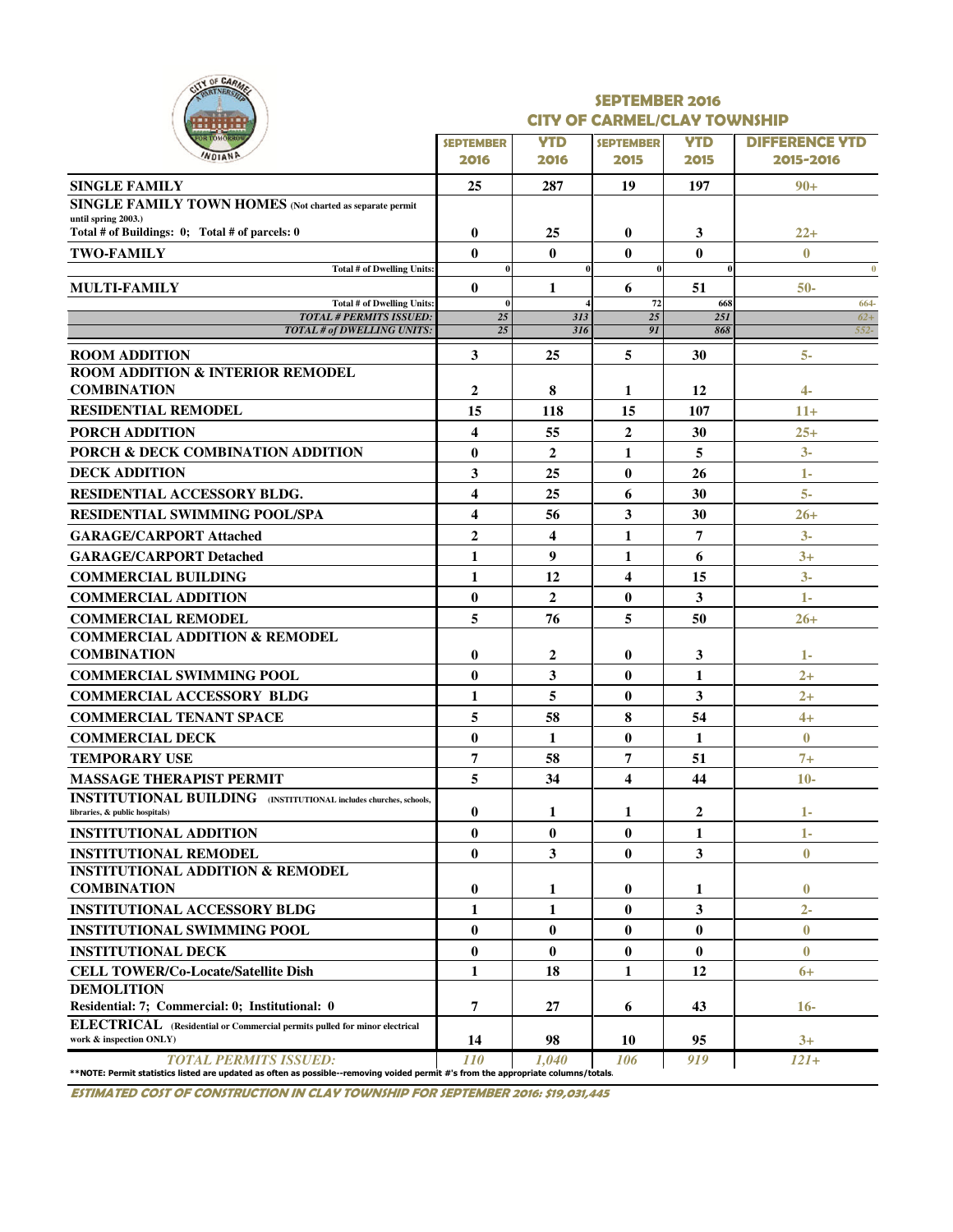D.O.C.S. BUILDING & SIGN ACTIVITY SEPTEMBER 2016

COMMERCIAL, INSTITUTIONAL, & MULTI-FAMILY - NEW STRUCTURES, ACCESSORY BUILDINGS, ADDITIONS, TENANT FINISHES, REMODELS, POOLS, DECKS (Institutional includes churches, schools & libraries)

Type of Construction **The Construction** and the construction of the construction of the construction of the construction of the construction of the construction of the construction of the construction of the construction o

## PERMITS ISSUED

| <b>COMMERCIAL ACCESSORY STRUCTURE:</b>                             |
|--------------------------------------------------------------------|
| · Jamaican Reggae Grill Pergola, 622 S. Rangeline Rd. Suites H & I |
|                                                                    |
| <b>COMMERCIAL NEW STRUCTURE:</b>                                   |
| · Lakeside Retail Building, 640 W. Carmel Dr.                      |
| <b>COMMERCIAL TENANT FINISH / REMODEL:</b>                         |
| • Flagship Credit, 11595 N. Meridian St. #505                      |
| • Café Patachou, 5790 E. Main St.                                  |
| • Densborn Blachly, 500 E. 96 <sup>th</sup> St. #150               |
|                                                                    |
| • Spec Suite, 10333 N. Meridian St. #245                           |
| • Harrison & Moberly, 760 Rangeline Rd. S. #164                    |
| • Wood House Day Spa, 2182 E. 116th St.                            |
| • ATI Physical Therapy, 10485 N. Michigan Rd. #110 & #120          |
| • WP Glimcher, 14550 Clay Terrace Blvd. #155                       |
| • Carmel City Center, 712 Rangeline Rd. S.                         |
| · Dr. Alex Balabon, 200 Medical Dr. Suite A                        |
|                                                                    |
| INSTITUTIONAL ACCESSORY STRUCTURE:                                 |
| Wetcomerly Admirators Churchine 1105 Central Dayle Duice West      |

• Waterpark Admissions Structure, 1195 Central Park Drive West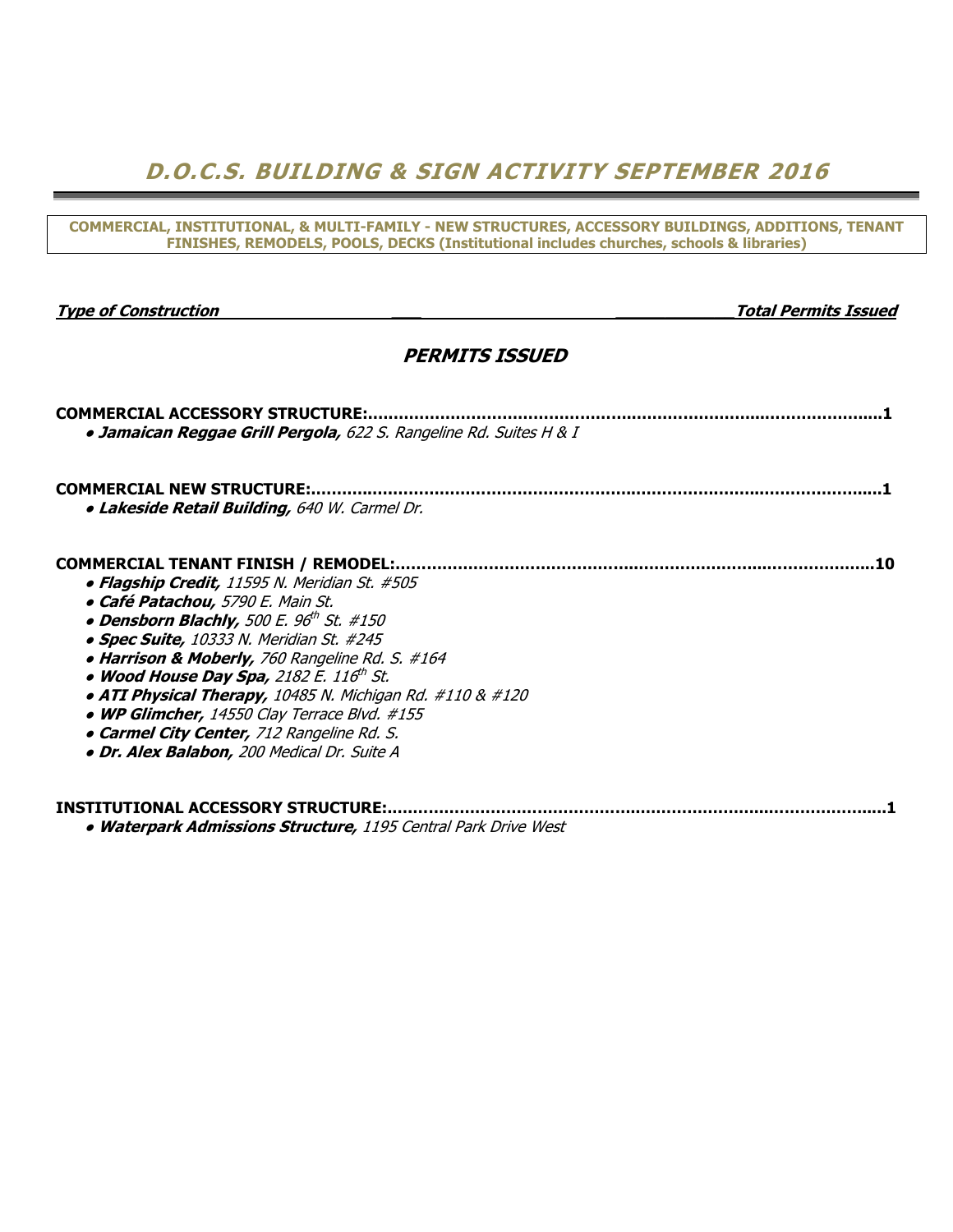## COMMERCIAL CERTIFICATES OF OCCUPANCY ISSUED

### COMMERCIAL TENANT FINISH / REMODEL:.…..….…………………………………..…………..……………………....17

- Northwest Radiology, 12188 N. Meridian St.
- EyeLevel of Zionsville, 11145 N. Michigan Rd. #110
- DCL Pathology, 10291 N. Meridian St. #100, #150 & #160
- Berkshire Hathaway, 11711 N. Pennsylvania St. #112
- $\bullet$  AT&T Carmel Blue Panel Store, 2174 E. 116 $^{th}$  St.
- Telepresence Room, 12811 N. Meridian St.
- 5 Metacom, 10401 N. Meridian St. #100
- Marsh Supermarket, 10679 N. Michigan Rd.
- **· I Love Juice Bar,** 1420 W. Main St. Suite B
- St. Vincent Hoosier Dermatology, 13450 N. Meridian St. #363
- Urban Financial, 11350 N. Meridian St. #340
- Alpha.com, 510 E. 96<sup>th</sup> St. #180
- Hageman Investments, 12821 New Market St. E. #200
- Envista, 11555 N. Meridian St. 3<sup>rd</sup> Floor
- Congressional Flex Space, 805 City Center Dr. #120
- $\bullet$  Ortho Indy, 13450 N. Meridian St. 3 $^{d}$  Floor
	- Weston Shoppes Sushi, 4000 W. 106th St. #165

## D.O.C.S. BUILDING & SIGN ACTIVITY SEPTEMBER 2016

|                                                                                                                                                                                                                                                                                        | <b>SEPT 2016 SEPT 2015</b> |     |
|----------------------------------------------------------------------------------------------------------------------------------------------------------------------------------------------------------------------------------------------------------------------------------------|----------------------------|-----|
| <b>TOTAL PERMITS ISSUED:</b> (EXCLUDING Water, Sewer, and Sign Permits)                                                                                                                                                                                                                | <b>110</b>                 | 106 |
| <b>TOTAL WATER &amp; SEWER PERMITS:</b>                                                                                                                                                                                                                                                | 29                         | 20  |
| <b>TOTAL SIGN PERMITS:</b> (May not include signs approved for/with the issuance/guidelines of a Temporary Use permit)                                                                                                                                                                 | 33                         | 55  |
| <b>BUILDING INSPECTIONS PERFORMED:</b>                                                                                                                                                                                                                                                 | 593                        | 496 |
| (The # includes inspections by Urban Forestry; but does not include Carmel Fire Dept. or Code Enforcement inspections)<br><b>BUILDING PLAN REVIEWS:</b><br>(As of Feb. 2008: This # includes inspections plan reviews completed by the Building & Code staff for various permit types) | 104                        | 88  |
| PUBLIC REQUEST FOR INFORMATION (RFI):                                                                                                                                                                                                                                                  | 37                         | 34  |

# D.O.C.S. NEWS AND NOTES SEPTEMBER 2016

- David Littlejohn attended the Pro Walk Pro Bike Pro Place Conference in Vancouver, BC September 13-16.
- Inspector Brent Liggett attended the International Municipal Lawyers Association 2016 conference in San Diego, California September 27-30.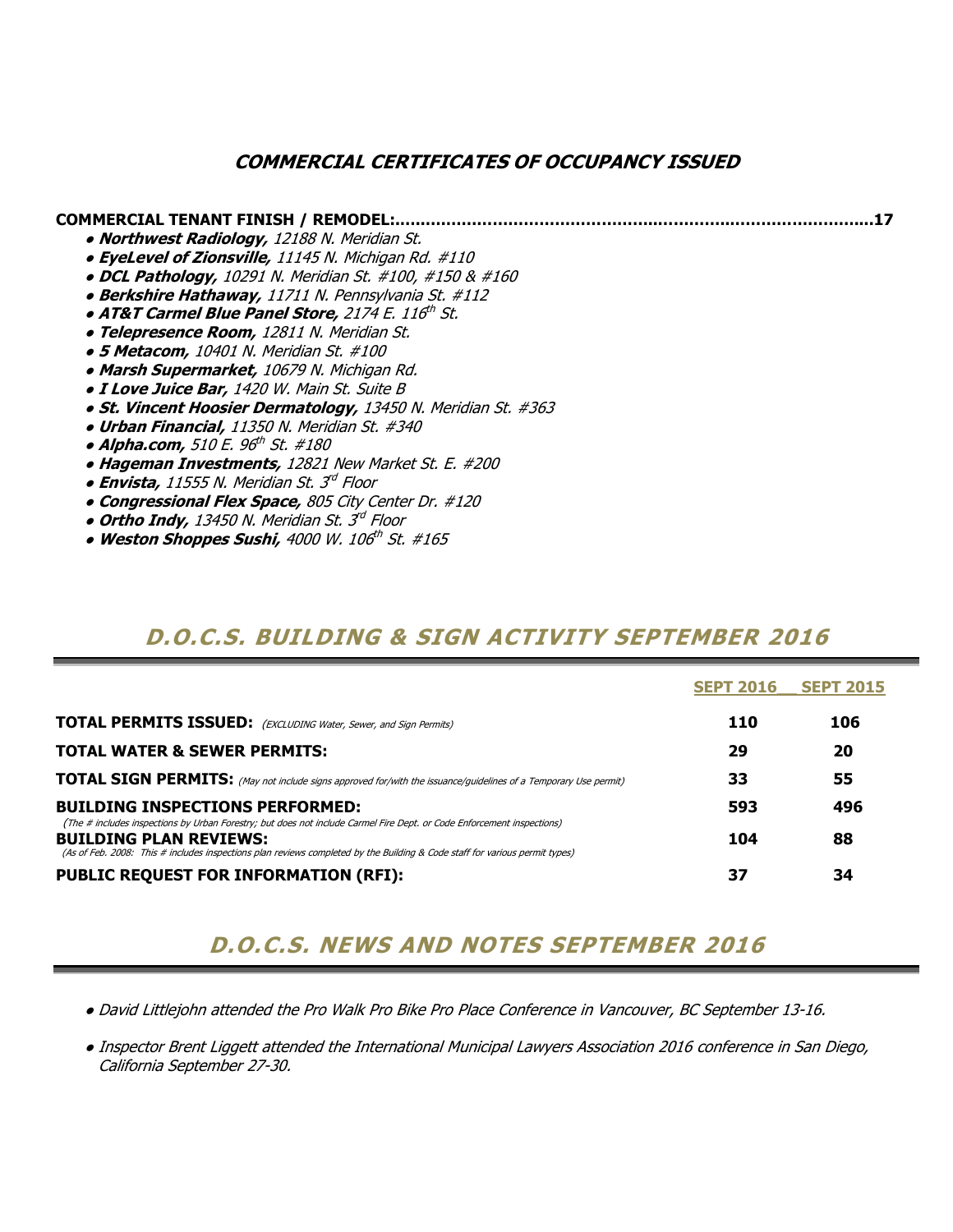# D.O.C.S. CODE ENFORCEMENT ACTIVITY SEPTEMBER 2016

## CODE ENFORCEMENT TASK REPORT SUMMARY FOR SEPTEMBER 2016

| <b>COMPLAINTS RECEIVED</b> | <b>TOTAL:</b> | <b>INSPECTION STATISTICS</b> | <b>TOTAL:</b> |
|----------------------------|---------------|------------------------------|---------------|
| <b>FMAIL</b>               |               | <b>NEW CASES</b>             | 38            |
| "MY CARMEL" APP            | 6             | INITIAL INSPECTIONS          | 25            |
| <b>PHONE</b>               | 12            | ABATEMENT                    |               |
| REFERRAL                   | 0             | INITIAL VIOLATION NOTICE     | 14            |
| <b>STAFF</b>               | 11            | <b>RE-INSPECTIONS</b>        | 49            |
| WALK-IN                    | 0             | <b>CLOSED CASES</b>          | 39            |

### CODE ENFORCEMENT MONTHLY REPORT FOR SEPTEMBER 2016

| <b>TYPE OF COMPLAINT/VIOLATION</b> | <b>NEW CASES</b> | <b>TYPE OF COMPLAINT/VIOLATION</b>  | <b>NEW CASES</b> |
|------------------------------------|------------------|-------------------------------------|------------------|
| <b>BUILDING CODE VIOLATIONS</b>    |                  | PROPERTY MAINTENANCE                |                  |
| COMMERCIAL VEHICLE                 | 0                | RECREATIONAL VEHICLE                |                  |
| <b>DUMPSTER</b>                    | 0                | RIGHT-OF-WAY OBSTRUCTION            |                  |
| <b>FARM ANIMALS</b>                |                  | <b>SIDEWALK</b>                     |                  |
| <b>FENCE VIOLATION</b>             |                  | <b>SIGNS</b>                        | 206              |
| <b>GRASS OR WEEDS</b>              | 9                | <b>TRASH/DEBRIS</b>                 |                  |
| <b>HOME OCCUPATION</b>             |                  | UNSAFE BUILDING                     |                  |
| NOISE REGULATIONS                  | 0                | VEHICLE ON DISPLAY, ON LAWN OR JUNK |                  |
| <b>OPEN AND ABANDONED</b>          |                  | <b>ZONING USE VIOLATIONS</b>        |                  |
| <b>OUTDOOR STORAGE</b>             | 0                | <b>OTHER</b>                        |                  |
| PARKING IN LAWN/GREENBELT          |                  | <b>TOTAL</b>                        | 243              |
|                                    |                  |                                     |                  |

### FORECLOSURE MONITORING SUMMARY FOR SEPTEMBER 2016

| <b>INSPECTION STATISTICS</b> | <b>TOTAL:</b> |
|------------------------------|---------------|
| <b>NEW CASES</b>             |               |
| INITIAL INSPECTIONS          | 4             |
| ABATEMENT                    | U             |
| INITIAL VIOLATION NOTICE     | 5             |
| RE-INSPECTIONS               | 56            |
| <b>CLOSED CASES</b>          | 5             |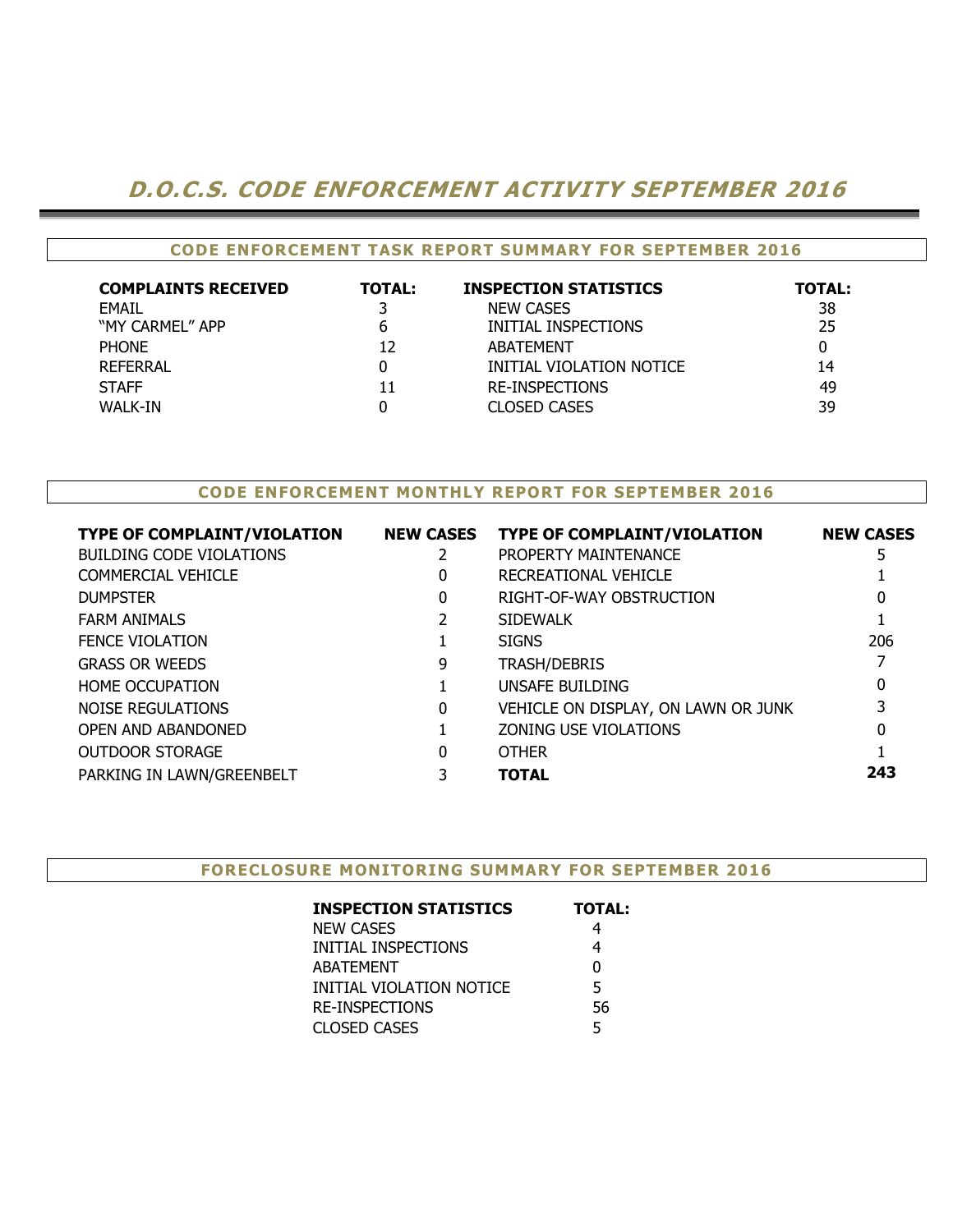### DEPARTMENT OF COMMUNITY SERVICES INCOME REPORT SEPTEMBER 1-30, 2016



| <b>TRANSACTION TYPE:</b>                                                                                                                                                       | <b>TRANSACTIONS:</b> |          | <b>TRANSACTIONS:</b>         |
|--------------------------------------------------------------------------------------------------------------------------------------------------------------------------------|----------------------|----------|------------------------------|
| <b>BUILDING PERMITS:</b> [Building permits includes the fee for full Certificate of Occupancy (C/O) or Substantial<br>Completion (C.S.C.) that will be issued, when required.] | 75                   | \$       | 76,221.59                    |
| <b>DEMOLITION PERMITS:</b>                                                                                                                                                     | 7                    | \$       | 1,723.00                     |
| <b>ELECTRICAL PERMITS:</b> (Separate electrical/meter inspections-no other work being done.)                                                                                   | 5                    | \$       | 632.00                       |
| <b>LATE FEES:</b>                                                                                                                                                              | 0                    | \$       |                              |
| <b>MASSAGE THERAPIST PERMITS/RENEWALS:</b>                                                                                                                                     | 8                    | \$       | 160.00                       |
| RE-INSPECTION, ADDITIONAL INSPECTION, AND/OR TEMPORARY C/O /<br><b>C.S.C. FEES:</b>                                                                                            | 52                   | \$       | 6,912.00                     |
| PLAN AMENDMENT: (COMMERCIAL/INSTITUTIONAL)                                                                                                                                     | 0                    | \$       |                              |
| PLAN AMENDMENT: (RESIDENTIAL)                                                                                                                                                  | 0                    | \$       |                              |
| <b>SPECIAL EVENT PERMITS:</b>                                                                                                                                                  | 6                    | \$       | 1,169.00                     |
| <b>TEMPORARY USE PERMITS/EXTENSIONS:</b>                                                                                                                                       | 1                    | \$       | 297.00                       |
| <b>ABATEMENT:</b>                                                                                                                                                              | 1                    | \$       | 731.50                       |
| <b>ADLS: (Applications)</b>                                                                                                                                                    | 1                    | \$       | 1,014.00                     |
| <b>ADLS AMENDMENTS:</b>                                                                                                                                                        | $\overline{2}$       | \$       | 873.00                       |
| <b>COMMITMENT AMENDMENTS:</b>                                                                                                                                                  | 0                    | \$       |                              |
| <b>DEVELOPMENT PLAN:</b>                                                                                                                                                       | 2                    | \$       | 2,661.82                     |
| <b>DEVELOPMENT PLAN AMENDMENTS:</b>                                                                                                                                            | 0                    | \$       |                              |
| <b>HPR REVIEWS:</b>                                                                                                                                                            | 0                    | \$       |                              |
| <b>ORDINANCE AMENDMENT APPLICATIONS:</b>                                                                                                                                       | 0                    | \$       | -                            |
| <b>PLAT VACATIONS:</b>                                                                                                                                                         | 0                    | \$       | $\qquad \qquad \blacksquare$ |
| <b>PRIMARY PLATS:</b>                                                                                                                                                          | 0                    | \$       |                              |
| <b>PRIMARY PLAT AMENDMENTS:</b>                                                                                                                                                | 0                    |          |                              |
|                                                                                                                                                                                |                      | \$       |                              |
| <b>PUD ORDINANCES:</b>                                                                                                                                                         | 0<br>0               | \$       |                              |
| <b>REZONE:</b><br><b>SDR SITE PLAN REVIEWS:</b>                                                                                                                                | 3                    | \$<br>\$ | 489.00                       |
|                                                                                                                                                                                |                      |          |                              |
| <b>SECONDARY PLATS / REPLATS:</b>                                                                                                                                              | 2                    | \$       | 8,728.00                     |
| <b>SUBDIVISION WAIVERS:</b>                                                                                                                                                    | 0                    | \$       |                              |
| <b>ZONING WAIVER:</b>                                                                                                                                                          | 3                    | \$       | 297.00                       |
| <b>TAC ONLY APPLICATIONS:</b>                                                                                                                                                  | 0                    | \$       |                              |
| <b>COMMITMENT AMENDMENT:</b>                                                                                                                                                   | 0                    | \$       |                              |
| <b>DEVELOPMENT STANDARDS VARIANCES:</b>                                                                                                                                        | 0                    | \$       |                              |
| <b>HEARING OFFICER REVIEWS:</b>                                                                                                                                                | 1                    | \$       | 167.00                       |
| <b>SPECIAL EXCEPTION VARIANCE:</b>                                                                                                                                             | 0                    | \$       |                              |
| <b>SPECIAL USES: (Inlcudes Special Use Amendments)</b>                                                                                                                         | 1                    | \$       | 4,900.00                     |
| <b>USE VARIANCES:</b>                                                                                                                                                          | 1                    | \$       | 1,687.00                     |
| <b>SIGN PERMITS:</b>                                                                                                                                                           | 19                   | \$       | 7,511.09                     |
| <b>ADMINISTRATIVE APPROVALS:</b>                                                                                                                                               | 0                    | \$       |                              |
| <b>APPEALS:</b>                                                                                                                                                                | 0                    | \$       |                              |
| MISC.: (COPIES/MAPS/DUPLICATE PLARCARDS/ETC)                                                                                                                                   | 3                    | \$       | 55.50                        |
| <b>ZONING DETAILS/LETTER:</b>                                                                                                                                                  | 0                    | \$       |                              |
| PARK & RECREATION IMPACT FEE: (PRIF)                                                                                                                                           | 23                   | \$       | 51,382.00                    |
| <b>TOTALS:</b>                                                                                                                                                                 |                      |          |                              |
| <b>GENERAL FUND #101:</b>                                                                                                                                                      |                      | \$       | 121,229.50                   |
| <b>PRIF ACCOUNT # 106:</b>                                                                                                                                                     |                      | \$       | 51,382.00                    |
| <b>UTILITY FEES:</b> (Sewer/Water permits)                                                                                                                                     |                      | \$       | 88,914.00                    |
| <b>TOTAL DEPOSIT:</b>                                                                                                                                                          |                      | \$       | 261,525.50                   |
| Last Month's General Fund Deposit:                                                                                                                                             |                      | \$       | 229,095.32                   |
| <b>Last Month's Total Deposit:</b>                                                                                                                                             |                      | \$       | 410,600.32                   |

NOTE: Receipts were deposited for 21 business days this month.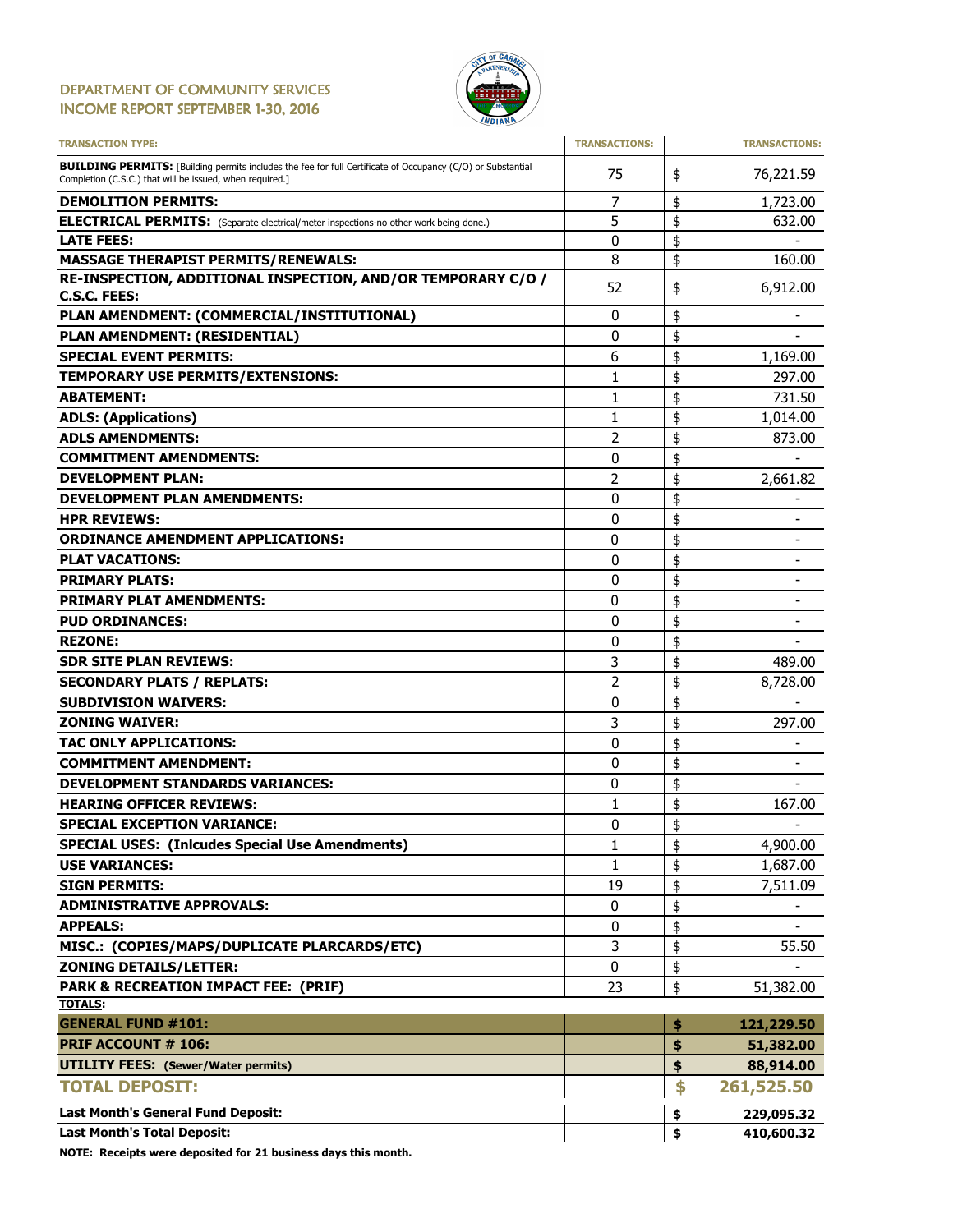Date: 10/5/2016

| Issue<br>Date | Status | Permit<br><b>NO</b> | Subdiv Name                        | <b>Property Address</b>   | Permit Type Description                      | Estimated<br>Cost of<br>Construction | Sq Ft      | <b>Contractor Name</b>                          | <b>Contractor Address</b> | Cont.City           | Cont.<br>State | Cont.<br>Zip | Cont.Phone    | Propety Owner (as listed<br>per applicant) | Owner Adrs                     | Owner City          | Dwner<br>State | Owner<br>Zip |
|---------------|--------|---------------------|------------------------------------|---------------------------|----------------------------------------------|--------------------------------------|------------|-------------------------------------------------|---------------------------|---------------------|----------------|--------------|---------------|--------------------------------------------|--------------------------------|---------------------|----------------|--------------|
| 09/01/16      |        | 6080132             | <b>JOOD VALLEY ESTATES</b>         | 825 WOOD VALLEY DR        | RESIDENTIAL REMODEL                          | \$200,000                            | 3,297      | <b>BOLES CUSTOM HOMES, LTD</b>                  | P.O.BOX 556               | <b>FISHERS</b>      |                | 16038        | 317) 595-0823 | MCGINLEY, PATRICK & PAIGE                  | 825 WOOD VALLEY DR             | CARMEL              |                | 46032        |
|               |        | 6080158             |                                    | 1595 N MERIDIAN ST #505   | COMMERCIAL TENANT FINISH                     | \$93,200                             | 8,148      | CAPITOL CONSTRUCTION<br><b>SERVICES</b>         | 1051 VILLAGE SQUARE LN    | <b>FISHERS</b>      |                | 46038        | 317) 574-5488 | TNHYIF REIV SIERRA LLC                     | <b>44 BROADWAY S 10TH FLR</b>  | WHITE PLAINS        | NY             | 10601        |
|               |        | 6080167             |                                    | 30 W MAIN ST UNIT 3A      | RESIDENTIAL ACCESSORY STRUCTURE              | \$20,500                             | 300        | THE SMART PERGOLA                               | <b>2958 BRIGHTON AVE</b>  | CARMEL              |                | 46032        |               | <b>WEAVER, STEVEN</b>                      | 30 A W. MAIN ST                | CARMEL              |                | 46032        |
| 09/02/16      |        | 608013              | CARMEL VILLAGE                     | 746 HICKORY DR            | RESIDENTIAL ADDITION-ROOM(S                  | \$50,000                             | 1.792      | HABEGGER, LUKE                                  | 746 HICKORY DR            | CARMEL              | IN             | 16032        | 317) 716-296  | <b>HABEGGER, LUKE</b>                      | 746 HICKORY DF                 | CARMEL              |                | 46032        |
|               |        | 6080142             | <b>LONGRIDGE ESTATES</b>           | 4174 LISTON DR            | RESIDENTIAL REMODEI                          | \$25,000                             | 1.200      | PANDEY, SANTOSH K                               | 4174 LISTON DR            | CARMEL              | IN             | 46074        |               | PANDEY, SANTOSH K                          | 4174 LISTON DR                 | CARMEL              |                | 46074        |
|               |        | 608017              | HE PRESERVE AT BEAR CREEK          | 14219 KODIAK DR           | RESIDENTIAL SINGLE FAMILY DWELLING           | \$459,000                            | 7,521      | PULTE HOMES OF INDIANA                          | 1590 N MERIDIAN ST #530   | CARMEL              |                | 16032        | 317) 575-235  | PULTE HOMES                                | 1590 MERIDIAN STN #530         | CARMEL              |                | 46032        |
|               |        | 608018              |                                    | 1447 SPRINGMILL ROAD      | <b>WALL SIGN PERMANENT</b>                   | \$0                                  | 31         | <b>IUSTON ELECTRIC</b>                          | 105 E 181ST ST            | VESTFIELD           |                | 16074        | (65) 431-690  | THE BRIDGES II LLC                         | 600 E 96TH ST, STE 150         | NDIANAPOLIS         |                | 46240        |
|               |        | 6080183             |                                    | 1447 SPRINGMILL ROAD      | WALL SIGN PERMANENT                          | \$0                                  | 24         | <b>HUSTON ELECTRIC</b>                          | 105 E 181ST ST            | WESTFIELD           |                | 16074        | 765) 431-6905 | THE BRIDGES II LLC                         | 600 E 96TH ST, STE 150         | NDIANAPOLIS         |                | 46240        |
|               |        | 6080184             |                                    | 1447 SPRINGMILL ROAD      | DIRECTORY SIGN PERMANENT                     | \$0                                  | -6         | <b>HUSTON ELECTRIC</b>                          | 105 E 181ST ST            | WESTFIELD           |                | 46074        | 65) 431-6905  | THE BRIDGES II LLC                         | 600 E 96TH ST, STE 150         | NDIANAPOLIS         |                | 46240        |
|               |        | 608019              |                                    | 11447 SPRINGMILL ROAD     | <b>BANNER SIGN TEMPORARY</b>                 | \$0                                  | 32         | <b>HUSTON ELECTRIC</b>                          | 105 E 181ST ST            | WESTFIELD           |                | 46074        | (65) 431-690  | THE BRIDGES II LLC                         | 600 E 96TH ST, STE 150         | <b>INDIANAPOLIS</b> |                | 46240        |
|               |        | 6090003             |                                    | 4395 CLAY TERRACE BLVD    | <b><i>EMPORARY USE SPECIAL EVENT</i></b>     | \$0                                  | $\Omega$   | A CLASSIC RENTAL                                | 333 E 86TH ST             | <b>NDIANAPOLIS</b>  |                | 16240        | 317) 253-058  | SIMON PROPERTY                             | 4395 CLAY TERRACE BLVD         | CARMEL              |                | 46032        |
|               |        | 6090019             | HAMILTON WOODS                     | 805 E 116 ST              | ELECTRICAL PERMIT/INSPECTION                 | \$0                                  | $^{\circ}$ | DAUBENSPECK, GUY                                | 915 SOUTH 11TH ST         | NOBLESVILLE         |                | 16060        | 317) 420-967  | SCOTT, GARY                                | 805 E 116TH ST                 | CARMEL              |                | 46032        |
|               |        | 6090020             |                                    | 10610 N PENNSYLVANIA ST   | <b>GROUND SIGN PERMANENT</b>                 | \$0                                  | 64         | ESSENTIAL ARCHITECTURAL SIGN                    | 6464 N RUCKER ROAD        | <b>INDIANAPOLIS</b> |                | 16220        | 317) 253-6000 | CORNERSTONE 106TH MOB LLC                  | 3765 E 82ND ST #270            | <b>INDIANAPOLIS</b> |                | 46240        |
|               |        | 6090022             |                                    | 10610 N PENNSYLVANIA ST   | DIRECTORY SIGN PERMANENT                     | \$0                                  | 18         | ESSENTIAL ARCHITECTURAL SIGN                    | 6464 N RUCKER ROAD        | NDIANAPOLIS         |                | 16220        | 317) 253-6000 | CORNERSTONE 106TH MOB LLC                  | 3765 E 82ND ST #270            | NDIANAPOLIS         |                | 46240        |
|               |        | 6090023             |                                    | 10610 N PENNSYLVANIA ST   | WALL SIGN PERMANENT                          | \$0                                  | 24         | <b>ESSENTIAL ARCHITECTURAL SIGN</b>             | <b>6464 N RUCKER ROAD</b> | NDIANAPOLIS         |                | 16220        | 317) 253-600  | CORNERSTONE 106TH MOB LLC                  | 3765 E 82ND ST #270            | NDIANAPOLIS         |                | 46240        |
|               |        | 6090024             |                                    | 10610 N PENNSYLVANIA ST   | GROUND SIGN PERMANENT                        | \$0                                  | 24         | ESSENTIAL ARCHITECTURAL SIGN                    | 6464 N RUCKER ROAD        | NDIANAPOLIS         |                | 16220        | 317) 253-600  | CORNERSTONE 106TH MOB LLC                  | 3765 E 82ND ST #270            | NDIANAPOLIS         |                | 46240        |
| 09/05/16      |        | 4090043             |                                    | WORK DONE IN CLIENTS      | MASSAGE THERAPIST PERMIT                     | \$0                                  | $\Omega$   | ZOLLINGER-MUENCH, NICOLE<br>MARIE               | 5825 APPLEGATE CT         | CARMEL              |                | 46033        | 317) 569-0680 | <b>SELF OWNED BUSINESS</b>                 | VORK DONE IN CLIENTS HOMES     | CARMEL              |                |              |
| 09/06/16      |        | 6080175             | <b>CLAYBRIDGE AT SPRINGMILI</b>    | 620 MAYFAIR LN            | RESIDENTIAL ACCESSORY STRUCTURE              | \$22,000                             | 252        | THE SMART PERGOLA                               | 2958 BRIGHTON AVE         | CARMEL              |                | 46032        |               | SONDHI, ANOOP & RANI                       | 620 MAYFAIR LANE               | CARMEL              |                | 46032        |
|               |        | 6090004             | WOODS AT SHELBORNE. THE            | 3369 SHELBORNE WOODS PKY  | RESIDENTIAL SWIMMING POOL                    | \$52,000                             | 644        | POOLS OF FUN                                    | 3891 CLARK CREEK ROAD     | PLAINFIELD          |                | 46168        | 317) 839-3311 | SHALIT. JULIA DR                           | 3369 SHELBOURNE WOODS PARKWAY  | CARMEL              |                | 46032        |
|               |        | 6090006             | WOODLAND SPRINGS                   | 11510 DONA DR             | RESIDENTIAL ACCESSORY STRUCTURE              | \$2,640                              | 144        | <b>FIVE STAR</b>                                | 9005 E WASHINGTON ST      | <b>NDIANAPOLIS</b>  |                | 46229        | 317) 899-847  | SPOLYAR, ROBERT & ISABELLE                 | 11510 DONA DR                  | CARMEL              |                | 46033        |
| 09/07/16      |        | 6060122             | CARMEL SCIENCE AND TECHNOL         | 640 W CARMEL DR           | COMMERCIAL NEW STRUCTURE                     | \$2,000,000                          | 10,376     | HAGERMAN CONSTRUCTION CORP                      | 10315 ALLISONVILLE RD     | <b>ISHERS</b>       |                | 16038        | 317) 577-6836 | ATAPCO CARMEL INC                          | SOUTH ST #2800                 | <b>BALTIMORE</b>    | MD             | 21202        |
|               |        | 6080141             | <b>WALTER'S PLAZA</b>              | 131 WALTER ST             | RESIDENTIAL ADDITION-ROOM(S)                 | \$37,500                             | 260        | SPIVEY CONSTRUCTION                             | 108 E EPLER AVE           | <b>INDIANAPOLIS</b> |                | 16227        | 317) 786-4337 | COX, NEIL & JANICE                         | 131 WALTER ST                  | CARMEL              |                | 46032        |
|               |        | 608015              |                                    | 11 1ST ST SE              | <b>DEMOLITION</b>                            | \$0                                  | $\Omega$   | RENASCENT INC                                   | 935 W TROY AVE            | NDIANAPOLIS         |                | 16225        | 317) 783-1500 | <b>DREES HOMES</b>                         | 900 E 96TH ST #100             | NDIANAPOLIS         |                | 46240        |
|               |        | 6080169             | RAILS AT AVIAN GLEN. THE           | 5770 KILLDEER P           | RESIDENTIAL REMODEL                          | \$7,500                              | 860        | WENGER, JUSTIN                                  | 5770 KILLDEER PLACE       | CARMEL              |                | 16033        |               | WENGER, JUSTIN                             | 5770 KILLDEER PLACE            | CARMEL              |                | 46033        |
|               |        | 6080182             | HAZEL DELL CORNER                  | 5790 MAIN ST E            | COMMERCIAL REMODEL                           | \$700,000                            | 2,800      | COMPASS COMMERCIAL<br>CONSTRUCTION              | 55 MONUMENT CIRCLE        | <b>INDIANAPOLIS</b> |                | 16204        | 317) 378-7121 | PATACHOU INC.                              | 4923 N COLLEGE AVE             | <b>INDIANAPOLIS</b> |                | 46205        |
|               |        | 6090002             | <b>PRING MILL PLACE</b>            | 1085 SPRING MILL LN       | RESIDENTIAL ATTACHED GARAGE OR CARPOR        | \$30,000                             | 456        | MERIDA, VIC                                     | <b>8115 MEADOW LANE</b>   | NDIANAPOLIS         |                | 16227        | 317) 339-980  | JENKINS, LOU                               | 1085 SPRINGMILL PLACE          | CARMEL              |                | 46032        |
|               |        | 6090009             |                                    | 12019 EAGLETREE CT        | RESIDENTIAL SINGLE FAMILY DWELLING           | \$375,000                            | 5,503      | RYAN HOMES INC                                  | 8425 WOODFIELD CROSSII    | <b>INDIANAPOLIS</b> |                | 46240        | 317) 819-262  | RYAN HOMES INC                             | 8425 WOODFIELD CROSSING STE 31 | <b>INDIANAPOLIS</b> |                | 46240        |
|               |        | 6090046             | CONCORD VILLAGE                    | 324 LEXINGTON BLVD        | ELECTRICAL PERMIT/INSPECTION                 | \$0                                  | $\Omega$   | MIDWEST ELECTRIC, INC                           | 685 TRACY ROAD            | <b>NHITELAND</b>    |                | 46184        | 317) 535-068  | TITUS, AMBER                               | 324 LEXINGTON AVE              | CARMEL              |                | 46032        |
| 09/08/16      |        | 608016              |                                    | WORK DONE IN CLIENTS      | MASSAGE THERAPIST PERMIT                     | \$0                                  | $\Omega$   | BURWELL, BETTY                                  | 3067 SUGAR MAPLE CT       | CARMEL              |                | 16033        | 317) 730-412  | <b>SELF OWNED BUSINESS</b>                 | WORK DONE IN CLIENTS HOMES     | CARMEL              |                |              |
|               |        | 6080173             | <b>JACKSON'S GRANT ON WILLIAMS</b> | 525 STABLESIDE LN         | RESIDENTIAL SINGLE FAMILY DWELLING           | \$481,525                            | 5,015      | OLD TOWN DESIGN                                 | 132 S RANGELINE RD STE    | CARMEL              |                | 16032        | 317) 626-848  | LUCAS, RAYMOND                             | 525 STABLESIDE LANE            | CARMEL              |                | 46032        |
|               |        | 6090030             | <b>SPRINGMILL STREAMS</b>          | 2703 DEVON LN             | RESIDENTIAL REMODEI                          | \$84,242                             | 900        | CUSTOM LIVING INC                               | 5335 WINTHROP AVE         | <b>NDIANAPOLIS</b>  |                | 16220        | 317) 626-739  | <b>BRODERICK, ADAM &amp; KELLEY</b>        | 12703 DEVON LANE               | CARMEL              |                | 46032        |
| 09/09/16      |        | 6010032             |                                    | 1315 S RANGE LINE RD      | WALL SIGN PERMANENT                          | \$0                                  | 33         | <b>EXPRESS GRAPHICS</b>                         | 620 S RANGE LINE RAD      | CARMEL              |                | 16032        | 317) 580-9500 | <b>FINEBERG GROUP LLC</b>                  | 116 CARMEL DR E                | CARMEL              |                | 46032        |
|               |        | 6090032             | HE PRESERVE AT BEAR CREEK          | 4424 EVERGREEN TRAIL      | RESIDENTIAL SINGLE FAMILY DWELLING           | \$454,000                            | 7,282      | PULTE HOMES OF INDIANA                          | 1590 N MERIDIAN ST #530   | ARMEL               |                | 16032        | 317) 575-235  | PULTE HOMES                                | 1590 MERIDIAN STN #530         | CARMEI              |                | 46033        |
|               |        | 6090057             |                                    | 3603 SPRINGMILL RD        | ELECTRICAL PERMIT/INSPECTION                 | \$0                                  | $\Omega$   | GRISWOLD.MICHAEL R & LIZ                        | ELIZABETH M               | CARMEL              |                | 16032        |               | GRISWOLD.MICHAEL R & LIZ                   | ELIZABETH M                    | CARMEL              |                | 46032        |
| 09/12/16      |        | 6080156             | RIDGE AT THE LEGACY, THE           | 14471 NEW GARDEN LN       | RESIDENTIAL SWIMMING POOL                    | \$56,760                             | 1,248      | TROPIC POOLS INC                                | 4190 N STATE RD 19        | SHARPSVILLE         |                | 16068        | 765) 963-5943 | MILLER, TONYA                              | 14471 NEW GARDEN LANE          | CARMEL              |                | 46033        |
|               |        | 6080166             | <b>NOODLAND SPRINGS</b>            | 11329 ROLLING SPGS        | RESIDENTIAL PORCH ADDITION                   | \$15,000                             | 300        | STEPHENS CONSTRUCTION                           | 6287 AVALON BLVD          | <b>AVON</b>         |                | 46123        | 317) 457-5145 | WOLFE, SCOTT                               | 1329 ROLLING SPRINGS DR        | CARMEL              |                | 46033        |
|               |        | 609001              | VILLAGE OF WESTCLAY                | 12689 KOSSUTH ST          | RESIDENTIAL SINGLE FAMILY DWELLING           | \$300,000                            | 4,474      | CALATLANTIC HOMES OF INDIANA<br>IN <sub>C</sub> | 9025 NORTH RIVER RD, SU   | <b>INDIANAPOLIS</b> |                | 16240        | 317) 846-278  | <b>CALATLANTIC HOMES</b>                   | 9025 N RIVER RD                | <b>INDIANAPOLIS</b> |                | 46240        |
|               |        | 6090013             | THE MEADOWS AT THE LEGACY          | 6948 JOHN DICKINSON DR    | RESIDENTIAL SINGLE FAMILY DWELLING           | \$300,000                            | 5,045      | CALATLANTIC HOMES OF INDIANA<br>INC             | 9025 NORTH RIVER RD, SU   | <b>INDIANAPOLIS</b> |                | 46240        | 317) 846-2783 | <b>CALATLANTIC HOMES</b>                   | 9025 N RIVER RD                | <b>INDIANAPOLIS</b> |                | 46240        |
|               |        |                     |                                    | <b>Total Permits: 110</b> | <b>Total Estimated Cost of Construction:</b> |                                      |            |                                                 | \$19,031,445.00           |                     |                |              | Total Sq.Ft.: | 229,068                                    |                                |                     |                |              |

Status(Stat Column) codes mean: O=Open/incomplete; C=Closed/completed (includes completed permits where C/O's are not issued-like demolition or separate electrical permits);<br>E=Expired-project may or may not have been compl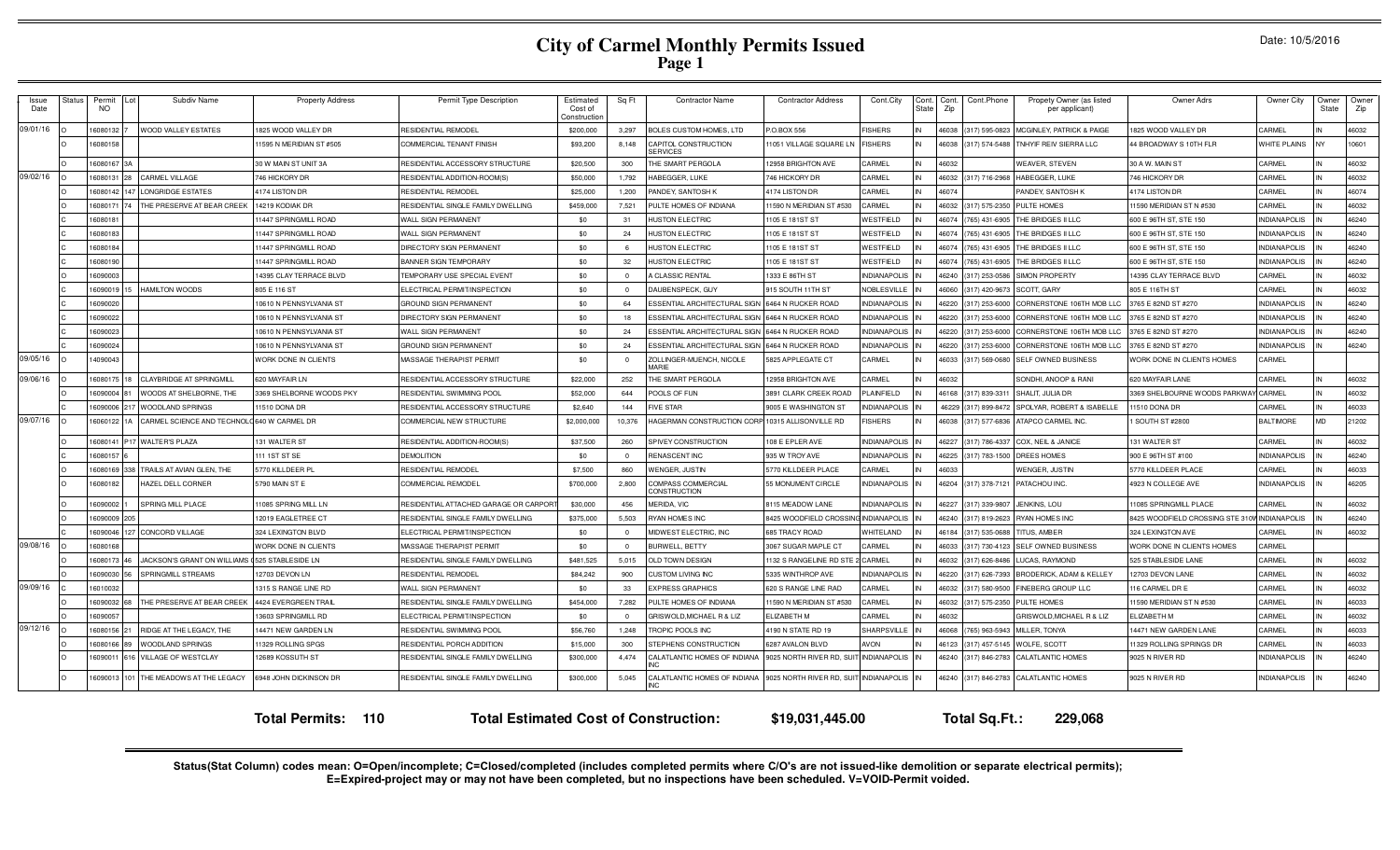| <i><b>Issue</b></i><br>Date | <b>Status</b> | Permit<br>Subdiv Name<br><b>NO</b>                             | <b>Property Address</b>                                            | Permit Type Description                      | Estimated<br>Cost of<br>Construction | Sq Ft          | <b>Contractor Name</b>                         | <b>Contractor Address</b> | Cont.City            | Cont.<br>Cont.<br>State<br>Zip | Cont.Phone    | Propety Owner (as listed<br>per applicant)         | Owner Adrs                                                 | Owner City          | Owner<br>State | Owner<br>Zip |
|-----------------------------|---------------|----------------------------------------------------------------|--------------------------------------------------------------------|----------------------------------------------|--------------------------------------|----------------|------------------------------------------------|---------------------------|----------------------|--------------------------------|---------------|----------------------------------------------------|------------------------------------------------------------|---------------------|----------------|--------------|
| 09/12/16 0                  |               | VILLAGE OF WESTCLAY<br>609001                                  | 12757 KOSSUTH ST                                                   | RESIDENTIAL SINGLE FAMILY DWELLING           | \$330,000                            | 5,527          | CALATLANTIC HOMES OF INDIANA                   | 9025 NORTH RIVER RD, SU   | <b>INDIANAPOLIS</b>  | 46240                          | 317) 846-2783 | <b>CALATLANTIC HOMES</b>                           | 9025 N RIVER RD                                            | <b>INDIANAPOLIS</b> |                | 46240        |
|                             |               | 6090026<br>VILLAGE OF WESTCLAY                                 | 12749 KOSSUTH ST                                                   | RESIDENTIAL SINGLE FAMILY DWELLING           | \$300,000                            | 5,337          | CALATLANTIC HOMES OF INDIANA                   | 9025 NORTH RIVER RD. SUIT | <b>INDIANAPOLIS</b>  | 16240                          | 317) 846-2783 | VILLAGE LOTS LLC                                   | 9757 WESTPOINT DR. STE 600                                 | <b>INDIANAPOLIS</b> |                | 46256        |
|                             |               | 609004<br>JACKSON'S GRANT ON WILLIAMS (511 JACKSONS GRANT BLVD |                                                                    | RESIDENTIAL SINGLE FAMILY DWELLING           | \$430.725                            | 5.141          | <b>OLD TOWN DESIGN</b>                         | 132 S RANGELINE RD STE    | CARMEL               | 46032                          | 317) 626-848  | SCOFIELD, CHELSEA                                  | 511 JACKSONS GRANT BLVD                                    | CARMEL              |                | 46032        |
|                             |               | 16090050                                                       | 111 CONGRESSIONAL BLVD - 1ST, 3RD, 4TH TEMPORARY USE SPECIAL EVENT |                                              | \$0                                  | $\Omega$       | SPECIALTY INSURANCE GROUP                      | 111 CONGRESSIONAL BLVD    | CARMEL               | 46032                          |               |                                                    | PROTECTIVE INSURANCE COMPAI 111 CONGRESSIONAL BLVD STE 500 | CARMEL              |                | 46032        |
|                             |               | 609005                                                         | NEXT TO 1541 STARCROSS LN                                          | <b>LECTRICAL PERMIT/INSPECTION</b>           | \$0                                  | $\Omega$       | CROSS ELECTIC                                  | 3583 W US 40              | <b>GREENFIELD</b>    | 46140                          | 78) 942-427   | OLD TOWN DEVELOPMENT, LLC                          | 132 SOUTH RANGE LINE ROAD                                  | CARMEL              |                | 46032        |
|                             |               | 6090059                                                        | NEXT TO 1482 WINDPUMP WAY                                          | ELECTRICAL PERMIT/INSPECTION                 | \$0                                  | $\Omega$       | CROSS ELECTIC                                  | 3583 W US 40              | GREENFIELD           | 16140                          | 78) 942-427   | OLD TOWN DEVELOPMENT. LLC                          | 132 SOUTH RANGE LINE ROAD                                  | CARMEL              |                | 46032        |
| 09/13/16 0                  |               | VILLAGE OF WESTCLAY<br>6080098                                 | 2029 FINCHLEY RD                                                   | RESIDENTIAL SINGLE FAMILY DWELLING           | \$720,000                            | 8,484          | <b>NILLIAMS CUSTOM ART BUILDERS</b>            | 15157 LONG COVE BLVD      | CARMEL               | 46033                          | 317) 577-9904 | LIN, MIKE & NATALIE                                | 2029 FINCHLEY RD                                           | CARMEL              |                | 46032        |
|                             |               | 6090049                                                        | 11819 N PENNSYLVANIA ST                                            | TEMPORARY USE SPECIAL EVENT                  | \$0                                  | $\Omega$       | A CLASSIC RENTAL                               | 1333 E 86TH ST            | <b>INDIANAPOLIS</b>  | 46240                          | 317) 253-058  | <b>INGERSOLL RAND</b>                              | 1819-A PENNSYLVANIA PKWY                                   | CARMEL              |                | 46032        |
|                             |               | 609006                                                         | WORK DONE IN CLIENTS                                               | MASSAGE THERAPIST PERMIT                     | \$0                                  | $\Omega$       | CHEN, JIANER                                   | 1057 TIMBER CREEK UNIT    | CARMEL               | 16032                          | 317) 550-666  | <b>SELF OWNED BUSINESS</b>                         | <b><i>NORK DONE IN CLIENTS HOMES</i></b>                   | CARMEL              |                |              |
|                             |               | 609007                                                         | 4611 E 116TH ST                                                    | ELECTRICAL PERMIT/INSPECTION                 | \$0                                  | $\Omega$       | <b>HE HOOSIER CO</b>                           | 5421 W 86TH ST            | NDIANAPOLIS          | 16268                          | 817) 872-8125 | <b>CITY OF CARMEL</b>                              | ONE CIVIC SQUARE                                           | CARMEL              |                | 46032        |
| 09/14/16                    |               | 6090033                                                        | 10569 COPPERGATE DR                                                | RESIDENTIAL ACCESSORY STRUCTURE              | \$35,000                             | 590            | <b>HE SMART PERGOLA</b>                        | 12958 BRIGHTON AVE        | CARMEL               | 46032                          |               | KYROUAC, JEFF                                      | 10569 COPPERGATE DR.                                       | CARMEL              |                | 46032        |
|                             |               | <b>WESTMONT</b><br>6090035                                     | 1651 ALTAIR DR                                                     | RESIDENTIAL SINGLE FAMILY DWELLING           | \$316,000                            | 5,182          | <b>M/I HOMES</b>                               | 8500 KEYSTONE CROSSING    | <b>NDIANAPOLIS</b>   | 46240                          | 317) 255-9900 | M/I HOMES OF INDIANA L.P.                          | 8500 KEYSTONE CROSSING #190                                | <b>INDIANAPOLIS</b> |                | 46240        |
|                             |               | <b>NESTMONT</b><br>6090036                                     | 14062 FINNHORSE DR                                                 | RESIDENTIAL SINGLE FAMILY DWELLING           | \$245.596                            | 3.015          | <b>MIHOMES</b>                                 | 3500 KEYSTONE CROSSIN     | NDIANAPOLIS          | 46240                          | 317) 255-9900 | MI HOMES OF INDIANA L.P.                           | 3500 KEYSTONE CROSSING #190                                | <b>NDIANAPOLIS</b>  |                | 46240        |
|                             |               | 6090042<br><b>OVERBROOK FARMS</b>                              | 3920 PELHAM RD                                                     | RESIDENTIAL DECK ADDITION                    | \$18,500                             | 600            | HE MASTERS MARK BUILDERS.                      | 1250 HIGHLAND LAKE WAY    | <b>BROWNSBURG IN</b> | 46112                          | 317) 710-2720 | HARDESTY, JENIFER                                  | 3920 PELHAM RD                                             | CARMEL              |                | 46074        |
|                             |               | <b>CHERRY CREEK ESTATES</b><br>6090043                         | 13995 SALMON DR                                                    | RESIDENTIAL REMODEL                          | \$30,650                             | 1.264          | RODGE, JEREMY                                  | 14553 CHELSEA CT          | CARMEL               | 46033                          |               | GAUTAM, ANURAG & ANUPAMA MIS                       | 13995 SALMON DR                                            | CARMEL              |                | 46033        |
|                             |               | 6090045<br>OVERTURE, THE                                       | 5763 OPUS DR                                                       | RESIDENTIAL PORCH ADDITION                   | \$15,000                             | 156            | JAY ENTERPRISES                                | P.O. BOX 3685             | CARMEL               | 46032                          | 17) 590-079   | FRONEK, DAVID & ERMA JEAN                          | 763 OPUS DR                                                | CARMEL              |                | 46033        |
|                             |               | 6090055<br>42<br><b>WOODFIELD</b>                              | 14191 GRAY RD                                                      | RESIDENTIAL REMODEL                          | \$290,000                            | 1,203          | /ONDERSAAR HOMES, INC                          | 105 BEAR CUB DR           | <b>CICERO</b>        | 46034<br>IN                    |               | STRNAD, CHRISTIAN & BALIE                          | 4191 GRAY ROAD                                             | CARMEL              |                | 46033        |
|                             |               | WOODFIELD<br>6090056                                           | 14191 GRAY RD                                                      | RESIDENTIAL DETACHED GARAGE OR CARPO         | \$60,000                             | 720            | <b>/ONDERSAAR HOMES, INC</b>                   | 1105 BEAR CUB DR          | CICERO               | 46034<br>IN                    |               | STRNAD, CHRISTIAN & BALIE                          | 4191 GRAY ROAD                                             | CARMEL              |                | 46033        |
| 09/15/16 0                  |               | 609008                                                         | 11635 CLAY CENTER RD                                               | <b>DEMOLITION</b>                            | \$0                                  | $\overline{0}$ | CASEY-BERTRAM CONSTRUCTION                     | 5780 E 25TH ST            | <b>INDIANAPOLIS</b>  | 16218                          | 317) 546-3366 | <b>WILHELMUS, SCOTT &amp; MARIA</b>                | 1635 CLAY CENTER RD                                        | CARMEL              |                | 46032        |
|                             |               | <b>KEYSTONE WOODS</b><br>6090093                               | 10907 PLEASANT VIEW DR                                             | ELECTRICAL PERMIT/INSPECTION                 | \$0                                  | $\Omega$       | <b>NILSON, OZZIE B</b>                         | 2322 W 10TH ST            | <b>INDIANAPOLIS</b>  | 46222                          |               | MARBURGER, KIM                                     | 10907 PLEASANTVIEW DR                                      | CARMEL              |                | 46033        |
| 09/16/16                    |               | 608011                                                         | 5484 E 126 ST - CELL TOWER                                         | COMMERCIAL CELL TOWEF                        | \$10,000                             | 150            | <b>BLACK &amp; VEATCH CORF</b>                 | 800 WILSHIRE BLVD #600    | LOS ANGELES          | 90017                          | 13) 458-423   | CITY OF CARMEL WATER DEPT                          | 5484 E 126TH ST                                            | CARMEL              |                | 46033        |
|                             |               | 6080178                                                        | 1195 CENTRAL PARK WEST DR                                          | NSTITUTIONAL ACCESSORY STRUCTURE             | \$335,000                            | 144            | <b>MACDOUGALL PIERCE</b><br><b>ONSTRUCTION</b> | 12720 FORD DR             | <b>FISHERS</b>       | 46038                          | 317) 596-6371 | CARMEL/CLAY PARKS & RECREAT 1235 CENTRAL PARK DR E |                                                            | CARMEL              |                | 46032        |
|                             |               | BROOKS LANDING AT PRAIRIE VIE 6893 LONGEST DR<br>609002        |                                                                    | RESIDENTIAL SWIMMING POOL                    | \$49,000                             | 2,400          | PERMA-GLASS POOLS                              | 5245 ELMWOOD AVE          | <b>INDIANAPOLIS</b>  | 46203                          | 317) 782-995  | ORME, MATT & KATE                                  | 6893 LONGEST DR                                            | CARMEL              |                | 46033        |
|                             |               | 6090044                                                        | 131 1ST ST NE                                                      | RESIDENTIAL ADDITION AND REMODEL             | \$50,000                             | 2.200          | <b>EMARD CONSTRUCTION LLC</b>                  | 131 1 ST NE               | <b>ARMEL</b>         | 16032                          | 317) 698-816  | BROWN, NANCY MEYER                                 | <b>131 1ST ST NE</b>                                       | CARMEL              |                | 46032        |
|                             |               | CHERRY CREEK ESTATES<br>6090047                                | 6559 FREEMONT LN                                                   | RESIDENTIAL DECK ADDITION                    | \$1,200                              | 160            | <b>I. XIGANG</b>                               | 6559 FREEMONT LANE        | CARMEL               | 46033                          |               | LI, XIGANG & GUIHONG QI H&W                        | <b>659 FREEMONT LN</b>                                     | CARMEL              |                | 46033        |
|                             |               | 609005<br>PARKWOOD CROSSING                                    | 500 E 96TH ST #150                                                 | COMMERCIAL TENANT FINISH                     | \$46,700                             | 2,826          | CAPITOL CONSTRUCTION<br><b>SERVICES</b>        | 1051 VILLAGE SQUARE LN    | <b>FISHERS</b>       | 16038                          |               | 317) 574-5488 DUKE WEEKS REALTY LP                 | 888 KEYSTONE CROSSING #1100                                | <b>INDPLS</b>       |                | 46240        |
|                             |               | 609006                                                         | 10333 N MERIDIAN ST #245                                           | COMMERCIAL TENANT FINISH                     | \$32,000                             | 2.184          | CAPITOL CONSTRUCTION                           | 1051 VILLAGE SQUARE LA    | <b>FISHERS</b>       | 46038                          |               | MERIDIAN PLAZA PROPERTY LLC                        | 11611 N MERIDIAN ST #120                                   | CARMEL              |                | 46032        |
|                             |               | RIDGE AT THE LEGACY. THE<br>6090064                            | 4508 ARNETT DR                                                     | RESIDENTIAL SINGLE FAMILY DWELLING           | \$320,000                            | 5,564          | CALATLANTIC HOMES OF INDIANA                   | 9025 NORTH RIVER RD, SUI  | <b>INDIANAPOLIS</b>  | 46240                          | 317) 846-2783 | CALATLANTIC HOMES OF INDIANA                       | 9025 NORTH RIVER RD, SUITE 100                             | <b>NDIANAPOLIS</b>  |                | 46240        |
|                             |               | <b>NESTMONT</b><br>6090097                                     | 1857 ALBANIAN DR                                                   | RESIDENTIAL REMODEL                          | \$11,000                             | 888            | GRANDE & GRANDE                                | <b>6125 PROSPECT ST</b>   | <b>NDIANAPOLIS</b>   | 16203                          | 317) 523-1111 | LAKSHMINARAYANON, ANURD                            | 857 ALBANIAN DR                                            | CARMEL              |                | 46032        |
|                             |               | HOME PLACE<br>6090100                                          | 10615 BELLFONTAINE                                                 | <b>DEMOLITION</b>                            | \$0                                  | $\overline{0}$ | <b>MATTINGLY CONCRETE INC</b>                  | 10620 BELLEFONTAINE ST    | <b>INDIANAPOLIS</b>  | 46280                          | 317) 867-4049 | MATTINGLY, DANIEL,                                 | 5936 JOLIET RD                                             | WESTFIELD           |                | 46074        |
| 09/19/16                    |               | 609002                                                         | 760 RANGELINE RD S #164                                            | COMMERCIAL REMODEL                           | \$233,422                            | 2,043          | SIGNATURE CONSTRUCTION, LL                     | 720 THIRD AVE SW          | CARMEL               | 46032                          | 317) 817-0360 | <b>CCC RETAIL LLC</b>                              | 770 3RD AVE SW                                             | CARMEL              |                | 46032        |
|                             |               | 6090069                                                        | 900 96TH ST E #100                                                 | <b>EMPORARY USE SPECIAL EVENT</b>            | \$0                                  | $\Omega$       | <b>HOOSIER TENT &amp; PARTY RENTAL</b>         | 0142 E COUNTY RD 200 S    | <b>AVON</b>          | 46123                          |               | DUKE REALTY, L.P                                   | 600 96TH ST E #100                                         | <b>NDIANAPOLIS</b>  |                | 46240        |
|                             |               | 609007                                                         | 14299 CHERRY TREE AVE                                              | RESIDENTIAL ADDITION AND REMODEL             | \$280,000                            | 1,406          | ANDERSON, JEFF                                 | 4299 CHERRY TREE ROAD     | CARMEL               | 46033                          |               | ANDERSON, JEFF                                     | 4299 CHERRY TREE ROAD                                      | CARMEL              |                | 46033        |
|                             |               | 609007                                                         | 945 MOHAWK HILLS DR - CLUBHOUSE                                    | TEMPORARY USE SPECIAL EVENT                  | \$0                                  | $\Omega$       | A CLASSIC RENTAL                               | 1333 E 86TH ST            | <b>NDIANAPOLIS</b>   | 46240                          | 317) 253-058  | <b>BUCKINGHAM COMPANIES</b>                        | 941 N MERIDIAN ST                                          | <b>INDIANAPOLIS</b> |                | 46204        |
|                             |               | SUNRISE ON THE MONON<br>609008                                 | 1486 EVENSTAR BLVD                                                 | RESIDENTIAL SINGLE FAMILY DWELLING           | \$0                                  | $\overline{0}$ | OLD TOWN DESIGN                                | 1132 S RANGELINE RD STE   | CARMEL               | 46032                          | 317) 626-8486 | OLD TOWN DEVELOPMENT, LLC                          | 132 SOUTH RANGE LINE ROAD                                  | CARMEL              |                | 46032        |
|                             |               | 6090083<br><b>GRAY OAKS</b>                                    | 4705 WELLSWOOD BEND                                                | RESIDENTIAL SINGLE FAMILY DWELLING           | \$605,312                            | 6,347          | <b>JLD TOWN DESIGN</b>                         | 132 S RANGELINE RD STE    | CARMEL               | 16032                          | 317) 626-8486 | HORNADAY, JIM & RITA                               | 4705 WELLSWOOD BEND                                        | CARMEL              |                | 46033        |
|                             |               | <b>GRAY OAKS</b><br>6090087                                    | 4753 WELLSWOOD BEND                                                | RESIDENTIAL SINGLE FAMILY DWELLING           | \$791,977                            | 7,610          | <b>OLD TOWN DESIGN</b>                         | 1132 S RANGELINE RD STE   | CARMEL               | 16032                          | 317) 626-848  | EDGINGTON, PAMELA                                  | 4753 WELLSWOOD BEND                                        | CARMEL              |                | 46033        |
|                             | $\Omega$      | 6090102                                                        | 4146 E 96 ST                                                       | TEMPORARY USE SPECIAL EVENT                  | \$0                                  | $\Omega$       | A CLASSIC RENTAL                               | 1333 E 86TH ST            | <b>INDIANAPOLIS</b>  | 46240                          | 317) 253-0586 | <b>HARLEY DAVIDSON</b>                             | 4146 E 96TH ST                                             | CARMEL              |                | 46240        |
|                             |               |                                                                | <b>Total Permits:</b><br>110                                       | <b>Total Estimated Cost of Construction:</b> |                                      |                |                                                | \$19,031,445.00           |                      |                                | Total Sq.Ft.: | 229,068                                            |                                                            |                     |                |              |

Status(Stat Column) codes mean: O=Open/incomplete; C=Closed/completed (includes completed permits where C/O's are not issued-like demolition or separate electrical permits);<br>E=Expired-project may or may not have been compl

Date: 10/5/2016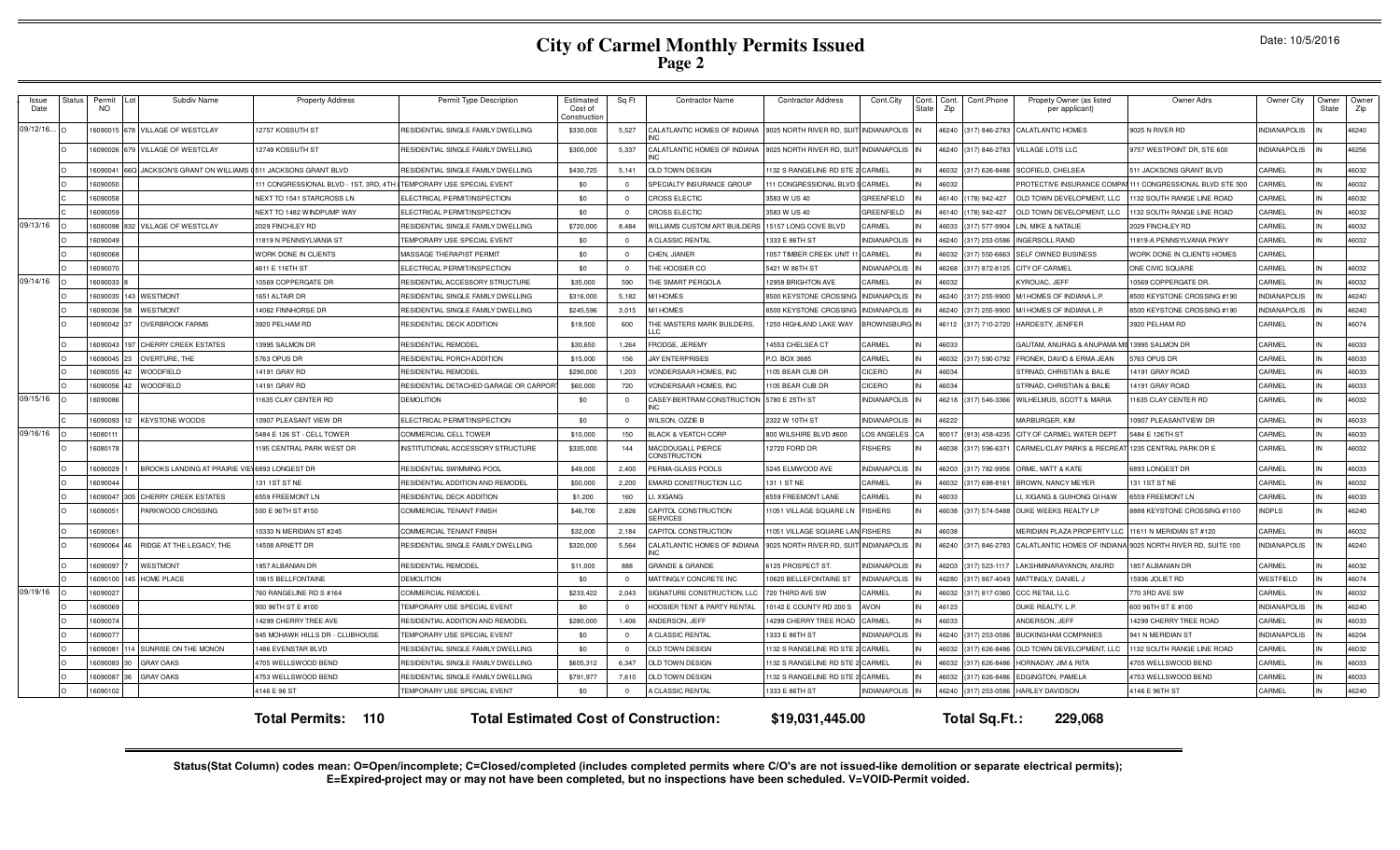| Issue<br>Date | <b>Status</b> | Permit<br><b>NO</b> | Subdiv Name                                              | <b>Property Address</b>                                          | Permit Type Description                      | Estimated<br>Cost of<br>Constructio | Sq Ft          | <b>Contractor Name</b>           | <b>Contractor Address</b>            | Cont.City           | Cont.<br>Cont.<br>State<br>Zip | Cont.Phone             | Propety Owner (as listed<br>per applicant) | Owner Adrs                                                  | Owner City          | Owner<br>State | Owner<br>Zip |
|---------------|---------------|---------------------|----------------------------------------------------------|------------------------------------------------------------------|----------------------------------------------|-------------------------------------|----------------|----------------------------------|--------------------------------------|---------------------|--------------------------------|------------------------|--------------------------------------------|-------------------------------------------------------------|---------------------|----------------|--------------|
| 09/19/16.     |               | 6090103             |                                                          | 13811 US 31                                                      | ELECTRICAL PERMIT/INSPECTION                 | \$0                                 | $\Omega$       | THE HOOSIER CO                   | 5421 W 86TH ST                       | <b>INDIANAPOLIS</b> |                                | 46268 (317) 872-8125   | CITY OF CARMEL                             | <b>CIVIC SQ</b>                                             | CARMEL              |                | 46033        |
| 09/20/16      |               | 6090060             |                                                          | 712 RANGELINE RD S                                               | COMMERCIAL REMODEI                           | \$49,923                            | 2,207          | SIGNATURE CONSTRUCTION, LLC      | 720 THIRD AVE SW                     | CARMEL              |                                | 46032 (317) 817-0360   | CCC RETAIL LLC                             | 770 3RD AVE SW                                              | CARMEL              |                | 46032        |
|               |               | 6090067             | WINDSOR GROVE                                            | 10556 TITAN RUN                                                  | RESIDENTIAL REMODEL                          | \$14,000                            | 290            | JDV CONSTRUCTION INC             | 8206 ROSEVILLE RD                    | <b>NDIANAPOLIS</b>  | 46214                          |                        | UIRES, JOE                                 | 0556 TITAN RUN                                              | <b>ARMEL</b>        |                | 46033        |
|               |               | 6090072             | THE PRESERVE AT BEAR CREEK                               | 4442 EVERGREEN TRAIL                                             | RESIDENTIAL SINGLE FAMILY DWELLING           | \$463,000                           | 7,443          | PULTE HOMES OF INDIANA           | 1590 N MERIDIAN ST #530              | CARMEL              |                                | 46032 (317) 575-2350   | PULTE HOMES                                | 1590 MERIDIAN STN #530                                      | <b>ARMEL</b>        |                | 46032        |
|               |               | 6090094             |                                                          | 12095 HOOVER RD                                                  | RESIDENTIAL SINGLE FAMILY DWELLING           | \$2,500,000                         | 13.014         | CUSTOM WOODWORKS, INC            | 7440 WESTFIELD PARK DF               | WESTFIELD           |                                | 46074 (317) 867-2929   | JACKSON, BOYD & KALEN                      | 5115 N PENNSYLVANIA ST                                      | <b>INDIANAPOLIS</b> |                | 46205        |
| 09/21/16      |               | 6090066             | <b>KINGSWOOD</b>                                         | 5019 HUNTINGTON DR                                               | RESIDENTIAL SWIMMING POOL                    | \$80,000                            | 1,400          | BLUE HAVEN POOLS OF INDIANA      | 95 WEST 375 SOUTH                    | <b>EBANON</b>       |                                | 46052 (317) 209-1400   | JOHNS, KEITH                               | 5019 HUNTINGTON DR                                          | <b>ARMEL</b>        |                | 46033        |
| 09/22/16      |               | 6080125             | <b>MERIDIAN HIGHLANDS</b>                                | 10638 PENN DR                                                    | RESIDENTIAL PORCH ADDITION                   | \$30,000                            | 144            | AMERICAN SUNSPACE                | 30012 C.R. 10 W                      | <b>LKHART</b>       |                                | 46514 (574) 304-3288   | ALLEN, DOUGLAS & LINDA                     | 0638 PENN DR                                                | <b>INDIANAPOLIS</b> |                | 46280        |
|               |               | 6090075             | 231 BROOKSHIRE PINES                                     | 12771 CHARING CROSS RD                                           | RESIDENTIAL REMODEL                          | \$15,000                            | 671            | R J & E CORP                     | 7462 FISHERS STATION #121            | <b>FISHERS</b>      |                                | 46038 (317) 403-8931   | HAGEN, CANDICE                             | 12771 CHARRING CROSS RD                                     | <b>ARMEL</b>        |                | 46033        |
|               |               | 6090089             | 8 JACKSON'S GRANT ON WILLIAMS (12333 JACKSONS GRANT BLVD |                                                                  | RESIDENTIAL SINGLE FAMILY DWELLING           | \$533,492                           | 6.620          | DAVID WEEKLEY HOMES              | 9310 NORTH MERIDIAN STR              | <b>INDIANAPOLIS</b> |                                | 46260 (317) 669-8500   | DAVID WEEKLEY HOMES                        | 9310 NORTH MERIDIAN STREET, ST                              | <b>INDIANAPOLIS</b> |                | 46260        |
|               |               | 6090109             |                                                          | 2910 E 96 ST                                                     | TEMPORARY USE SPECIAL EVENT                  | \$0                                 | $\Omega$       | A CLASSIC RENTAL                 | 333 E 86TH ST                        | NDIANAPOLIS         |                                | 46240 (317) 253-0586   | <b>RUPPERT &amp; SCHAEHER, PC</b>          | 2910 E 96TH ST                                              | <b>INDIANAPOLIS</b> |                | 46280        |
|               |               | 6090121             |                                                          | 861 N RANGE LINE RD                                              | WALL SIGN PERMANENT                          | \$0                                 | 48             | <b>MEDIA FACTORY</b>             | 481 GRADLE DF                        | CARMEL              |                                | 46032 (317) 844-3539   | 861 NORTH RANGELINE RD LLC                 | 5283 146TH ST E                                             | <b>VOBLESVILLE</b>  |                | 46062        |
| 09/23/16      |               | 6090007             | LAKES AT HAYDEN RUN, THE                                 | 13187 CAMILLO CT                                                 | RESIDENTIAL REMODEL                          | \$22,963                            | 652            | CMH BUILDERS INC                 | 8847 COMMERCE PARK PLAC INDIANAPOLIS |                     |                                | 46268 (317) 714-6536   | SMILEY, LANDRY D & SHEILA J                | 3187 CAMILLO CT                                             | <b>ARMEL</b>        |                | 46074        |
|               |               | 6090091             |                                                          | 111 1ST ST SE                                                    | RESIDENTIAL SINGLE FAMILY DWELLING           | \$330,000                           | 6,190          | DREES HOMES                      | 900 E 96TH ST                        | <b>INDIANAPOLIS</b> | 46270                          |                        | DREES HOMES                                | 900 E 96TH ST #100                                          | <b>INDIANAPOLIS</b> |                | 46240        |
| 09/26/16      |               | 4090139             |                                                          | WORK DONE IN CLIENTS                                             | MASSAGE THERAPIST PERMIT                     | \$0                                 | $\Omega$       | YORK, AMANDA DAWN                | 0930 PUTNAM CT                       | <b>INDIANAPOLIS</b> |                                | 46234 (317) 490-1327   | <b>SELF OWNED BUSINESS</b>                 | <b>NORK DONE IN CLIENTS HOMES</b>                           | <b>ARMEL</b>        |                |              |
|               |               | 6090073             | PARK PLACE-PARKS AT SPRINGMII 13391 KINGSBURY DR         |                                                                  | RESIDENTIAL ATTACHED GARAGE OR CARPOR        | \$21,150                            | 520            | OLIVELEAF CONSTRUCTION           | 508 PLEASANT ST                      | NOBLESVILLE         |                                | 46060 (317) 489-2347   | DRAKE, THOMAS & ELLIE                      | 3391 KINGSBURY LN                                           | CARMEL              |                | 46032        |
|               |               | 6090076             | <b>CAMDEN WALK</b>                                       | 2482 SILVER OAKS DR                                              | RESIDENTIAL REMODEL                          | \$50,000                            | 1,000          | <b>JOW GROUP INC</b>             | PO BOX 30066                         | <b>INDIANAPOLIS</b> |                                | 46230 (317) 722-0066   | WEINSTEIN, STEVE & LYNN                    | 2482 SILVER OAKS DR                                         | CARMEL              |                | 46032        |
|               |               | 6090085             |                                                          | 622 S RANGE LINE RD SUITES H & I                                 | COMMERCIAL ACCESSORY STRUCTURE               | \$23,000                            | 512            | THE SMART PERGOLA                | <b>2958 BRIGHTON AVE</b>             | CARMEL              | 46032                          |                        | <b>ELDON CHUCK</b>                         | <b>5962 KIRKENDALL CT</b>                                   | CARMEL              |                | 46033        |
|               |               | 6090096             |                                                          | 2182 E 116 ST                                                    | COMMERCIAL REMODEL                           | \$40,000                            | 350            | BOYLE CONSTRUCTION<br>MANAGEMENT | 220 N DAVIDSON ST                    | NDIANAPOLIS         |                                | 46202-3 (317) 269-0543 | WOOD HOUSE DAY SPA                         | 2182 E 116TH ST #108                                        | CARMEL              |                | 46037        |
|               |               | 6090110 25          | THE SANCTUARY AT 116TH STREE 4505 COOL SPRINGS CT        |                                                                  | RESIDENTIAL REMODEL                          | \$17,000                            | 900            | <b>DDINGFIELD, THOMAS R</b>      | 8000 SYCAMORE RD                     | NDIANAPOLIS         |                                | 46240 (317) 257-0738   | THANGARASAN, SARAVANAN                     | 1505 COOL SPRINGS CT                                        | ZIONSVILLE          |                | 46077        |
|               |               | 6090112             | JACKSON'S GRANT ON WILLIAMS                              | 12347 JACKSON'S GRANT BLVD                                       | RESIDENTIAL SINGLE FAMILY DWELLING           | \$553,410                           | 7.024          | DAVID WEEKLEY HOMES              | 9310 NORTH MERIDIAN S                | <b>INDIANAPOLIS</b> |                                | 46260 (317) 669-8500   | DAVID WEEKLEY HOMES                        | 9310 NORTH MERIDIAN STREET, ST                              | <b>INDIANAPOLIS</b> |                | 46260        |
|               |               | 6090144             |                                                          | JACKSONS GRANT 5 METERBASE,8 DISCON ELECTRICAL PERMIT/INSPECTION |                                              | \$0                                 | $\Omega$       | UMINAIRE SERVICE                 | 2828 N WEBSTER AVE                   | <b>VDIANAPOLIS</b>  |                                | 46219 (317) 808-7010   | REPUBLIC DEVELOPMENT                       | 13578 E MAIN ST                                             | <b>ISHERS</b>       |                | 46038        |
|               |               | 6090147             |                                                          | TALLYN'S RIDGE                                                   | ELECTRICAL PERMIT/INSPECTION                 | \$0                                 | $\Omega$       | LUMINAIRE SERVICE                | 2828 N WEBSTER AVE                   | <b>INDIANAPOLIS</b> |                                | 46219 (317) 808-7010   | PLATINUM PROPERTIES                        | 9757 WESTPOINTE DR STE 600                                  | <b>INDIANAPOLIS</b> |                | 46256        |
|               |               | 6090152             | CONCORD VILLAGE                                          | 310 N CONCORD LN                                                 | ELECTRICAL PERMIT/INSPECTION                 | \$0                                 | $\Omega$       | JOHNSON, RANDY                   | 310 CONCORD LANE                     | CARMEL              | 16032                          |                        | JOHNSON, RANDY                             | <b>310 CONCORD LANE</b>                                     | CARMEL              |                | 46032        |
| 09/27/16      |               | 6090117             | VALLEYBROOK                                              | 1944 S DEER RIDGE DR                                             | RESIDENTIAL REMODEL                          | \$89,000                            | 395            | CASE DESIGN/REMODELING           | 99 E CARMEL DR., STE 100             | CARMEL              |                                | 46032 (317) 846-2600   | FLEMING, STEVE & BARBARA                   | 1944 DEER RIDGE DR \$                                       | <b>ARMEL</b>        |                | 46033        |
|               |               | 6090119             | <b>OVERBROOK FARMS</b>                                   | 14430 PEMBERTON LN                                               | RESIDENTIAL SINGLE FAMILY DWELLING           | \$434,169                           | 7.745          | <b>FISCHER HOMES</b>             | 602 E. 75TH ST STE 400               | <b>NDIANAPOLIS</b>  |                                | 46250 (317) 348-2500   | <b>FISCHER HOMES</b>                       | 602 E. 75TH ST STE 400                                      | <b>INDIANAPOLIS</b> |                | 46250        |
|               |               | 6090126             | 18 VILLAGE OF WESTCLAY                                   | 12651 ROSEBERY ST                                                | RESIDENTIAL SINGLE FAMILY DWELLING           | \$857,000                           | 8,265          | PULTE HOMES OF INDIANA           | 1590 N MERIDIAN ST #530              | CARMEL              |                                | 46032 (317) 575-2350   | PULTE HOMES                                | 1590 N. MERIDIAN ST #530                                    | CARMEL              |                | 46032        |
|               |               | 6090128             | <b>GRAY OAKS</b>                                         | 4745 WELLSWOOD BEND                                              | RESIDENTIAL SINGLE FAMILY DWELLING           | \$609,941                           | 6.817          | OLD TOWN DESIGN                  | 132 S RANGELINE RD STE               | CARMEL              |                                | 46032 (317) 626-8486   | RAUH, JOHN & KRISTIN                       | 1745 WELLSWOOD BEND                                         | <b>ARMEL</b>        |                | 46032        |
|               |               | 6090149             |                                                          | 330 NW FIRST AVE                                                 | <b>DEMOLITION</b>                            | \$0                                 | $\Omega$       | OLD TOWN DESIGN                  | 132 S RANGELINE RD STE               | CARMEL              |                                | 46032 (317) 626-848    | OLD TOWN DESIGN GROUP                      | 132 RANGELINE RD S                                          | CARMEL              |                | 46032        |
|               |               | 6090150 5           | C W WIEDLER'S                                            | 655 NE SECOND AVE                                                | DEMOLITION                                   | \$0                                 | $\mathbf{0}$   | OLD TOWN DESIGN                  | 132 S RANGELINE RD STE               | CARMEL              |                                | 46032 (317) 626-8486   | OLD TOWN DESIGN GROUP                      | 132 RANGELINE RD S                                          | <b>ARMEL</b>        |                | 46032        |
| 09/28/16      |               | 6090062             |                                                          | 200 MEDICAL DR SUITE A                                           | COMMERCIAL REMODEI                           | \$100,000                           | 1,971          | HUSKY BUILDERS INC               | 9952 CEDAR RIDGE                     | CARMEL              |                                | 46032 (317) 843-911    | BALABON, DR. ALEX                          | 3590-B N. MERIDIAN ST                                       | <b>ARMEL</b>        |                | 46032        |
|               |               | 6090123             | <b>WEST CARMEL CENTER</b>                                | 10485 N MICHIGAN RD #110 & #120                                  | COMMERCIAL TENANT FINISH                     | \$160,000                           | 2.887          | ERNIE LOBERG CONSTRUCTION        | 311 E ILLINOIS AVE                   | <b>PALATINE</b>     |                                | 60067 (847) 392-4300   | PR BLOCK C, LLC                            | 8463 CASTLEWOOD DR                                          | <b>INDIANAPOLIS</b> |                | 46250        |
|               |               | 6090131             | <b>ASHMOOR</b>                                           | 3496 YANCEY PL                                                   | RESIDENTIAL SINGLE FAMILY DWELLING           | \$400,000                           | 8,350          | CALATLANTIC HOMES OF INDIANA     | 9025 NORTH RIVER RD, SUIT            | <b>INDIANAPOLIS</b> |                                | 46240 (317) 846-2783   |                                            | CALATLANTIC HOMES OF INDIANA 9025 NORTH RIVER RD, SUITE 100 | <b>VDIANAPOLIS</b>  |                | 46240        |
|               |               | 6090176             | <b>COOL CREEK ESTATES</b>                                | 1220 HILLCREST DR                                                | ELECTRICAL PERMIT/INSPECTION                 | \$0                                 | $\overline{0}$ | AARONS ELECTRICAL                | 6648 E 171ST ST                      | NOBLESVILLE         |                                | 46062 (317) 441-2957   | LIGHTFOOT, ANDREA                          | <b>220 HILLCREST DR</b>                                     | CARMEL              |                | 46033        |
|               |               | 6090177             |                                                          | 949 OSWEGO DR                                                    | ELECTRICAL PERMIT/INSPECTION                 | \$0                                 | $\Omega$       | MORPHEY CONSTRUCTION, INC        | 499 N SHERMAN DR                     | NDIANAPOLIS         |                                | 46201 (317) 356-9250   | CITY OF CARMEL                             | ONE CIVIC SQUARE                                            | <b>ARMEL</b>        |                | 46032        |
|               |               | 6090178             |                                                          | 842 OSWEGO DR                                                    | ELECTRICAL PERMIT/INSPECTION                 | \$0                                 | $\mathbf{0}$   | MORPHEY CONSTRUCTION, INC        | 499 N SHERMAN DR                     | NDIANAPOLIS         |                                | 46201 (317) 356-9250   | CITY OF CARMEL                             | ONE CIVIC SQUARE                                            | CARMEL              |                | 46032        |
| 09/29/16      |               | 6090048             |                                                          | WORK DONE IN CLIENTS                                             | MASSAGE THERAPIST PERMIT                     | \$0                                 | $\mathbf{0}$   | AO, JUN F                        | 6254 BISHOPS POND LN                 | NDIANAPOLIS         | 46268                          |                        | SELF OWNED BUSINESSS                       | WORK DONE IN CLIENTS HOMES                                  | CARMEL              |                | 46032        |
|               |               | 6090133             | <b>WILLIAMSON RUN</b>                                    | 3782 SHAFER CT                                                   | RESIDENTIAL DECK ADDITION                    | \$24,000                            | 324            | THE DECK STORE                   | 4322 W 96TH ST                       | NDIANAPOLIS         |                                | 46268 (317) 471-0400   | <b>BERGSTEDT, JEFF</b>                     | 3782 SHAFER CT                                              | <b>ARMEL</b>        |                | 46033        |
|               |               | 6090145             |                                                          | 14550 CLAY TERRACE BLVD. #155                                    | COMMERCIAL TENANT FINISH                     | \$30,000                            | 1.075          | WHITE OAK CONSTRUCTION           | 0967 E US 136                        | NDIANAPOLIS         |                                | 46234 (317) 243-7140   | WASHINGTON PRIME GROUP                     | 11 MONUMENT CIRCLE #3500                                    | NDIANAPOLIS         |                | 46204        |
|               |               | 6090182             | <b>AUMAN'S ADDITION</b>                                  | 231 E 126TH ST                                                   | <b>DEMOLITION</b>                            | \$0                                 | $\overline{0}$ | OLD TOWN DESIGN                  | 132 S RANGELINE RD STE               | CARMEL              |                                | 46032 (317) 626-8486   | OLD TOWN DEVELOPMENT, LL                   | 132 SOUTH RANGE LINE ROAD                                   | <b>ARMEL</b>        |                | 46032        |
|               |               | 6090183             | C W WIEDLER'S                                            | 531 NE FIRST AVE                                                 | <b>DEMOLITION</b>                            | \$0                                 | $\Omega$       | OLD TOWN DESIGN                  | 132 S RANGELINE RD STE 2             | CARMEL              |                                | 46032 (317) 626-8486   | OLD TOWN DESIGN GROUP                      | 132 RANGELINE RD S                                          | CARMEL              |                | 46032        |
| 09/30/16      |               | 6090095             | <b>WILDWOOD ESTATES</b>                                  | 80 WILDWOOD DF                                                   | RESIDENTIAL ADDITION-ROOM(S)                 | \$225,000                           | 1.440          | MILLWOOD HOMES                   | PO BOX 3024                          | CARMEL              |                                | 46082 (317) 443-8107   | BLOCH, GEORGE & LINDA                      | 80 WILDWOOD                                                 | CARMEL              |                | 46032        |
|               |               |                     |                                                          | $-110$<br><b>Total Permits:</b>                                  | <b>Total Estimated Cost of Construction:</b> |                                     |                |                                  | \$19,031,445.00                      |                     |                                | Total Sq.Ft.:          | 229,068                                    |                                                             |                     |                |              |

Status(Stat Column) codes mean: O=Open/incomplete; C=Closed/completed (includes completed permits where C/O's are not issued-like demolition or separate electrical permits);<br>E=Expired-project may or may not have been compl